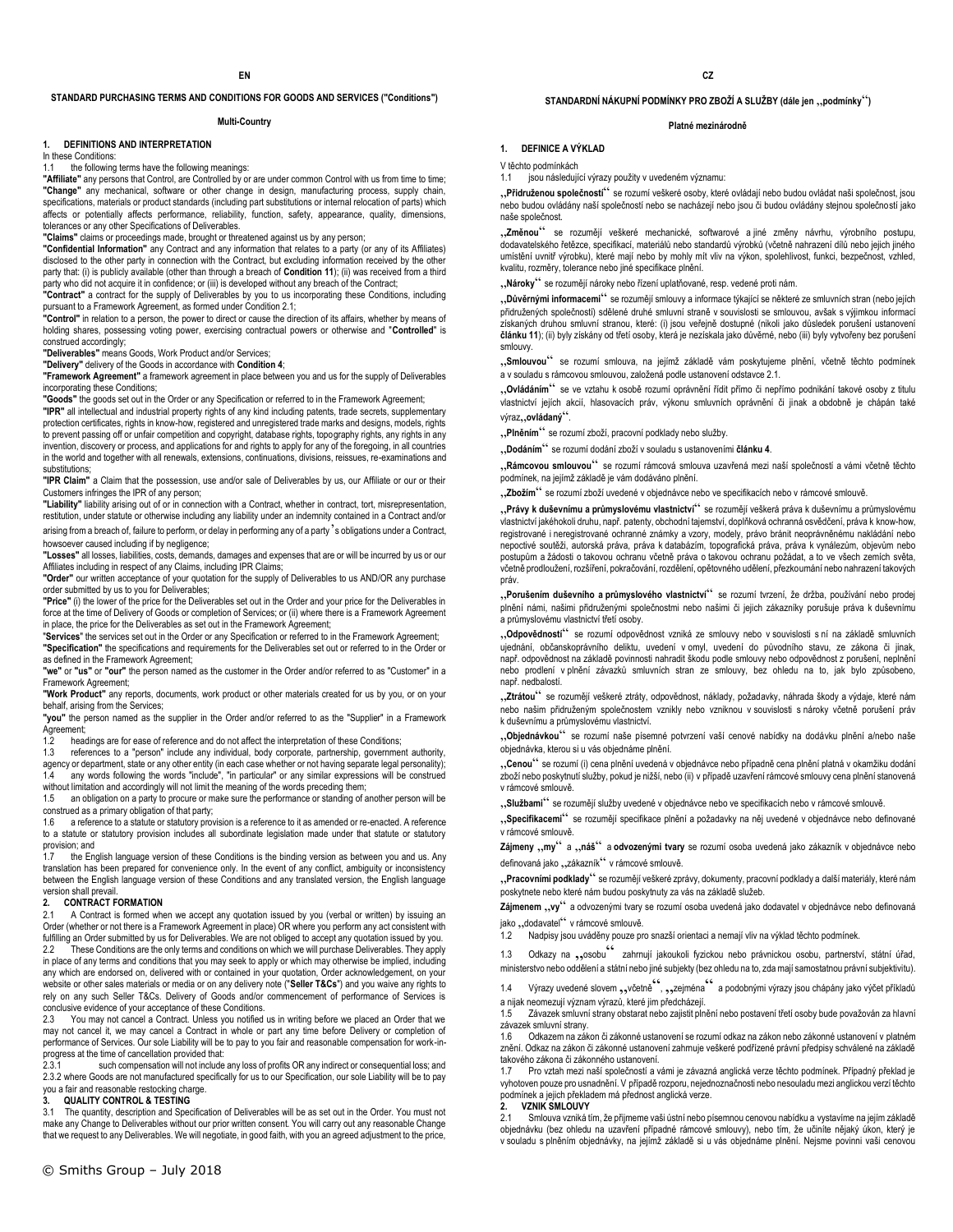### Delivery date or both as a result of a Change.

3.2 You will maintain detailed quality control and manufacturing records for the shorter of any maximum period permitted by law and ten (10) years from the date of Delivery (or such other period of time as set out in a Framework Agreement or Order), which we or a third party on our behalf may inspect or receive copies of on demand.

3.3 We may inspect and test Goods at any time prior to Delivery. You will allow us and our representatives to enter your premises to carry out such inspection and testing and will provide us with all facilities reasonably required. If, following such inspection or testing, we are not satisfied that the Goods will comply with Condition 5.1, you will take all steps necessary to ensure compliance.

You will maintain a quality control system that meets any international standard as required by us, or which is otherwise approved by us and such test and inspection system as we may require.

3.5 You may not deliver the Goods by separate instalments without our prior written consent. Instalments

## will be invoiced separately by you. **4. DELIVERY OF GOODS / SUPPLY OF SERVICES**

4.1 Unless otherwise specified in an Order, you will deliver the Goods DDP (Incoterms 2010) to the address specified in the Order during our normal business hours on the date specified in the Order. You will be responsible for off-loading the Goods from the delivery vehicle. Delivery of the Goods will occur when they have been off-loaded at the delivery address.<br>4.2 You will nerform Services in acc

You will perform Services in accordance with the applicable timetable communicated to you or as set out in the Order to meet all Specifications.<br>4.3 Time is of the essence for performa

Time is of the essence for performance of your obligations under the Contract. If you are late performing your obligations under the Contract, you will pay to us a sum equal to 1.5% of the Price for each week of delay up to a maximum of 15% of the Price. You and we agree that this amount is reasonable and proportionate AND the most effective way of compensating us for part or all of our losses arising from late performance. However, you and we intend that we should be able to recover general damages as well as such sums in circumstances where we have suffered loss in excess of such sums as a result of your late performance. Therefore, our rights to any such sums under this **Conditions 4.3** is without prejudice to any other rights which we may have under the Contract or otherwise in respect of late performance, including the right to sue for damages or other relief and/or to terminate the Contract. A claim for general damages for late performance will be reduced by the amount of such sums under this **Conditions 4.3** actually applied or paid in respect of such late performance.

4.4 Services will be accepted by us when we are satisfied that the Services comply with the Specifications. 4.5 You will make sure that the Goods are marked in accordance with our instructions and any applicable laws, rules and regulations and are properly packed and secured; marked with information on their origin; Delivery is accompanied by a prominently displayed delivery note showing the Order number, date of Order, type and quantity of Goods, and any special storage instructions; and delivered with all operating and safety instructions, clearly displayed warning notices and such other information as may be necessary for the proper

use, maintenance and repair of the Goods.<br>4.6 If you fail to deliver the Goods on tim If you fail to deliver the Goods on time we may terminate the Contract immediately by giving you notice, in which case you will refund any monies already paid by us in relation to the Goods that have not been delivered and indemnify us and our Affiliates against our Losses as a result of your failure to supply Goods, including obtaining substitute goods from another supplier.

4.7 We will have a reasonable period of time following Delivery to inspect Goods. We may reject Goods which do not meet Specifications. We can also reject Goods which are more or less than the quantity or type Ordered or delivered prior to the date specified on the Order. Rejected Goods will be returned at your cost and expense. If we accept Goods delivered prior to the date specified on the Order we may charge you the cost of storing them until the actual specified Delivery date.

4.8 Risk in the Goods passes to us on the later of acceptance and Delivery. Ownership of the Goods passes to us on the earlier of payment of the Price and Delivery.

4.9 You will notify us in writing as soon you are aware that any Goods or the product support for the Goods are to be discontinued or made of "end of sale" or "end of life". At our request, you and we will agree in good faith a reasonable period of time during which you will keep agreed spare parts available for us for any discontinued, desupported, end of life or end of sale Goods.

# **5. YOUR OBLIGATIONS**<br>5.1 You will make sure the

# 5.1 You will make sure that the Goods will:<br>5.1.1 be of satisfactory quality, comp

be of satisfactory quality, comprise genuine, new materials (which are not used, refurbished, reconditioned, remanufactured, counterfeit or of such age as to impair usefulness or safety) and be fit for any purpose notified by us to you;

5.1.2 conform to, satisfy and be capable of the Specifications;

5.1.3 be free from defects in design, materials and workmanship;

5.1.4 be sold to us with full and unencumbered title and not infringe the IPR of any third party;<br>5.1.5 comply with all (i) applicable laws. (ii) requlatory requirements and (iii) standard

comply with all (i) applicable laws, (ii) regulatory requirements and (iii) standards and requirements of relevant statutory and regulatory bodies; and

5.1.6 be safe and without risk to health.

5.2 In respect of Services, You will:

5.2.1 perform Services with the best care, skill and diligence in accordance with best practice; 5.2.2 use personnel (and sufficient number of personnel) who are suitably skilled and experienced to perform the Services;

5.2.3 make sure that the Services conform with our reasonable instructions, comply with Specifications, are performed to meet the purposes notified by us to you and do not infringe the IPR of any third party;

5.2.4 provide all equipment, tools and vehicles and other items required to provide the Services;

5.2.5 obtain and at all times maintain all licences and consents required for the provision of the Services;

5.2.6 comply with all applicable laws, regulations, regulatory policies, guidelines or industry codes which may apply to the provision of the Services; and

5.2.7 not do or omit to do anything which may cause us or our Affiliates to lose any licence, authority, consent or permission required for our or their business.

5.3 You will observe all health and safety rules and regulations and any other security requirements that apply at any of our premises and ensure that your personnel are insured against all risks while working on our premises.

5.4 Without affecting any of our other rights or remedies, if you materially breach any of these Conditions OR any Goods (whether or not accepted in whole or in part) do not conform with **Condition 5.1** during the longer of (i) your warranty period for the Goods and (ii) 12 months following Delivery OR any Services breach **Condition 5.2**, then we may:

5.4.1 terminate the Contract and any other existing Contracts immediately with notice;<br>5.4.2 require you, at our option, to promptly repair or replace the relevant Goods or

require you, at our option, to promptly repair or replace the relevant Goods or reperform the relevant Services free of charge;

5.4.3 reject the Deliverables (in whole or in part) and require you to refund the Price for the relevant Deliverables;<br>5 4 4

5.4.4 accept the Deliverables subject to an equitable Price reduction; or 5.4.5 at your expense, repair or have a third party repair the Goods or rep

at your expense, repair or have a third party repair the Goods or reperform or have a third party reperform the Services and you will indemnify us and our Affiliates against our Losses (including from any IPR Claims) arising from such breach.

5.5 **Condition 5.4** will apply to any repaired or replacement Goods supplied under **Condition 5.4.2.**

### nabídku přijmout.

2.2 Plnění nakupujeme výhradně na základě těchto podmínek. Nahrazují veškeré podmínky, které byste mohli uplatňovat nebo které by mohly být jiným způsobem automaticky předpokládány, například podmínky uvedené ve vaší cenové nabídce, dodané společně s ní nebo obsažené v ní, na vašem webu nebo v jiných prodejních

materiálech či médiích nebo na dodacích listech (dále <sub>22</sub>podmínky prodávajícího<sup>c)</sup>), a vzdáváte se práva uplatňovat takové podmínky prodávajícího. Přesvědčivým důkazem vašeho souhlasu s těmito podmínkami je dodání zboží nebo zahájení poskytování služeb.

2.3 Nejste oprávněni smlouvu zrušit. Pokud nás písemně před vystavením objednávky neupozomíte, že smlouvu nelze zrušit, máme právo smlouvu jako celek nebo její části před dodáním nebo před dokončením poskytování služeb zrušit. Naší jedinou povinností pak bude zaplatit vám přiměřenou náhradu za nedokončenou práci v okamžiku zrušení smlouvy s tím, že:<br>2.3.1 taková náhrada nebude zahr

taková náhrada nebude zahrnovat případný ušlý zisk ani žádné nepřímé nebo následné škody, a 2.3.2 v případě, že zboží nebude vyrobeno konkrétně pro nás na základě našich specifikací, bude naší jedinou povinností zaplatit vám přiměřený poplatek za opětovné naskladnění zboží.

### **3. KONTROLA A TESTOVÁNÍ KVALITY**

3.1 Množství, popis a specifikace plnění musejí odpovídat údajům uvedeným v objednávce. Bez našeho předchozího písemného souhlasu nesmíte plnění nijak měnit. Na základě našeho požadavku jste povinni provést přiměřené změny plnění. V dobré víře se s vámi dohodneme na úpravě ceny a/nebo data dodání v souvislosti s požadovanou změnou.

3.2 Jste povinni vést podrobné záznamy o kontrole kvality a výrobní záznamy, do nichž můžeme my nebo třetí osoby z našeho ověření nahlížet a požadovat jejich kopie, a uchovávat je po dobu deseti (10) let od data dodání (nebo po dobu stanovenou v rámcové smlouvě nebo objednávce), resp. po dobu přípustnou podle platných právních předpisů, je-li kratší.

3.3 Máme právo zboží kdykoli před dodáním kontrolovat a testovat. Jste povinni umožnit nám a našim zástupcům vstup do vašich prostor, abychom mohli takovou kontrolu a takové testy provést, a poskytnout nám veškeré přiměřeně nezbytné vybavení. Pokud po takové kontrole nebo takových testech nebudeme přesvědčeni o tom, že zboží splňuje ustanovení odstavce 5.1, budete povinni učinit veškeré kroky, které budou nezbytné k zajištění souladu.<br>3.4 Budete pov

Budete povinni uplatňovat systém řízení jakosti, který splňuje mezinárodní normy požadované naší společností nebo který je naší společnosti schválen, a systém testů a kontrol, který naše společnost požaduje.

3.5 Bez našeho předchozího písemného souhlasu nesmíte zboží dodávat formou dílčích dodávek. Dílčí dodávky budete fakturovat zvlášť.

# **4. DODÁVÁNÍ ZBOŽÍ / POSKYTOVÁNÍ SLUŽEB**

4.1 Pokud v objednávce nebude uvedeno něco jiného, budete zboží dodávat s podmínkou DDP (Incoterms 2010) na adresu uvedenou v objednávce během naší běžné pracovní doby v den uvedený v objednávce. Odpovídáte za vyložení zboží z vozidla, kterým bude doručeno. Zboží bude doručeno okamžikem, kdy ho vyložíte na dodací adrese.

4.2 Služby budete poskytovat v souladu s platným harmonogramem, který vám sdělíme nebo který bude uveden v objednávce, aby byly splněny všechny specifikace.

4.3 Čas je podstatný pro plnění vašich závazků vyplývajících ze smlouvy. Pokud budete v prodlení s plněním svých závazků ze smlouvy, budete povinni uhradit nám částku odpovídající 1,5 % ceny za každý týden prodlení až do výše 15 % ceny. Dohodli jsme se, že tato částka je přiměřená a úměrná a představuje nejúčinnější způsob náhrady za část ztrát nebo veškeré ztráty, které nám vzniknou z pozdního plnění. Pokud nám ale v důsledku vašeho pozdního plnění vznikne škoda přesahující takovou částku, souhlasíte s tím, že bychom měli mít právo na obecnou náhradu škody a náhradu přesahujících částek. Naším právem požadovat částky uvedené v tomto **odstavci 4.3** proto nejsou nijak dotčena případná další práva, která nám v případě pozdního plnění náleží ze smlouvy nebo jinak, např. právo uplatnit nárok na náhradu škody soudní cestou, požádat o vydání předběžného opatření nebo vypovědět smlouvu. Nárok na obecnou náhradu škody při pozdním plnění bude snížen o částky podle tohoto **odstavce 4.3** , které v souvislosti s pozdním plněním už byly uplatněny nebo uhrazeny.

4.4 Služby budou naší společností akceptovány, jakmile se ujistíme, že splňují specifikace.<br>4.5 Jste povinni zajistit, aby bylo zboží označeno podle našich pokynů a platných právních 4.5 Jste povinni zajistit, aby bylo zboží označeno podle našich pokynů a platných právních předpisů, pravidel a nařízení a řádně zabaleno a zabezpečeno, s uvedením údajů o původu, aby k dodávce byl na snadno přístupném místě přiložen dodací list s uvedením čísla objednávky, data objednávky, typu a množství zboží včetně případných speciálních pokynů pro skladování a aby bylo zboží dodáváno včetně návodů k obsluze a bezpečnostních pokynů, dobře viditelných varování a dalších informací, které mohou být nezbytné pro řádné používání zboží, jeho údržbu nebo opravy.

4.6 Jestliže zboží nedodáte včas, máme právo smlouvu písemně s okamžitou účinností vypovědět. V takovém případě budete povinni vrátit veškeré částky, které jsme vám do té doby zaplatili za nedodané zboží, a nahradit nám a našim přidruženým společnostem ztrátu vzniklou nedodáním zboží, včetně výdajů na získání náhradního zboží od jiného dodavatele.

4.7 Po dodání máme přiměřenou lhůtu na kontrolu dodaného zboží. Máme právo odmítnout zboží, které nesplňuje specifikace. Máme rovněž právo odmítnout zboží dodané ve větším nebo menším než objednaném množství nebo jiného než objednaného typu nebo dodané před datem uvedeným v objednávce. Odmítnuté zboží vám bude vráceno na vaše náklady. Pokud přijmeme zboží dodané před datem uvedeným v objednávce, můžeme vám naúčtovat poplatek za uložení zboží do dohodnutého data dodání.

4.8 Riziko za ztrátu nebo poškození zboží přechází na naši společnost okamžikem dodání zboží nebo případně přijetím zboží, pokud k němu dojde až po dodání zboží. Vlastnické právo ke zboží přechází na naši společnost zaplacením ceny nebo případně dodáním, pokud k němu dojde dříve.

Jakmile se dozvíte, že výroba zboží nebo podpora k němu bude ukončena nebo že zboží je nabízeno v rámci výprodeje nebo končí jeho životnost, jste povinni nás o tom písemně informovat. Na naši žádost se poté v dobré víře dohodneme na přiměřené době, po kterou pro nás povedete náhradní díly k ukončenému či nepodporovanému zboží, resp. ke zboží dodávanému v rámci výprodeje nebo končící životnosti.

# **5. VAŠE POVINNOSTI**

5.1 Jste povinni zajistit, aby zboží:<br>5.1.1 mělo uspokojivou kva

5.1.1 mělo uspokojivou kvalitu, obsahovalo pravé, nové materiály (tzn. nepoužité, nerecyklované, neupravované, nerepasované, nepadělané ani tak staré, že by to mohlo mít vliv na použitelnost nebo bezpečnost zboží) a bylo vhodné pro účely, které vám sdělíme,

5.1.2 vyhovovalo specifikacím, splňovalo je a bylo schopné je plnit, 5.1.3 neobsahovalo vady konstrukce, materiálu nebo provedení,

5.1.4 bylo naší společnosti prodáváno s plným a neomezeným vlastnickým právem a neporušovalo práva k duševnímu a průmyslovému vlastnictví třetích osob,

5.1.5 odpovídalo všem platným právním předpisům, požadavkům kontrolních úřadů, normám a požadavkům příslušných státních a kontrolních úřadů a

5.1.6 bylo bezpečné a nepředstavovalo zdravotní riziko.

5.2 Pokud jde o služby, jste povinni:

5.2.1 poskytovat služby s vynaložením maximální péče, dovedností a schopností a náležité pečlivosti v souladu se zásadami správné praxe,

5.2.2 využívat pracovníky, kteří mají vhodné schopnosti a dovednosti i zkušenosti s poskytováním služeb (a využívat je v dostatečném počtu),

5.2.3 dbát na to, aby služby byly v souladu s našimi přiměřenými pokyny, odpovídaly specifikacím, byly poskytovány pro účely, které vám sdělíme, a neporušovaly práva k duševnímu a průmyslovému vlastnictví třetích osob,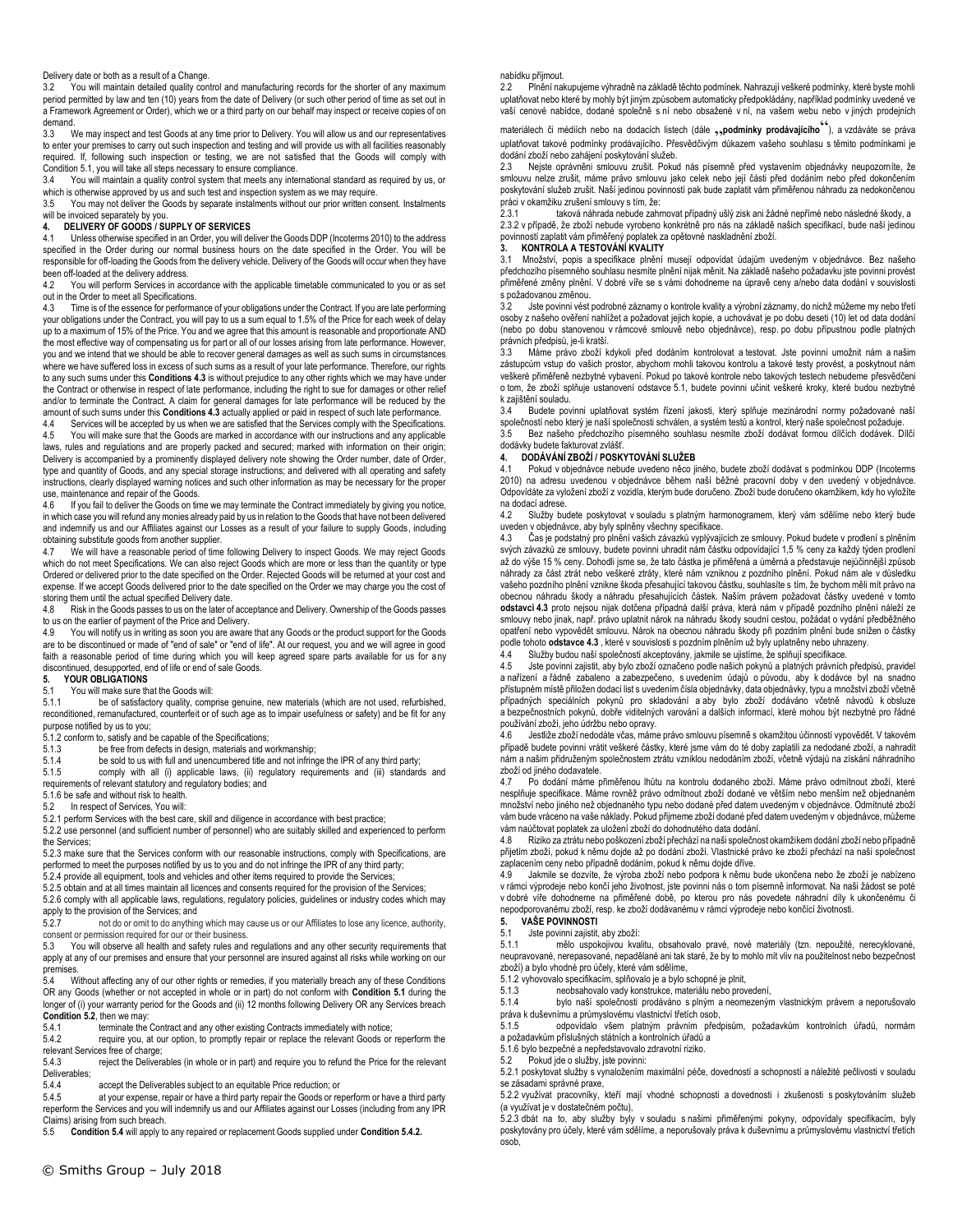5.6 If, as a result of any Goods not conforming with **Condition 5.1** or Services not conforming with **Condition 5.2** or otherwise representing an unreasonable risk of harm to the public or the environment, we determine a recall, removal or correction campaign ("campaign") is necessary or are required to carry out a campaign, we may implement such campaign and you will indemnify us and our Affiliates against all Losses incurred as a result of any such campaign.

### **6. OUR PROPERTY**

6.1 All patterns, dies, moulds or other tooling or materials, supplied by us or prepared or obtained by you for us at our cost ("**Tooling**"), will be marked with our name or as otherwise specified by us and will be and remain our exclusive property returnable in good condition on demand.

You will insure against all risks any Tooling and also any of your own tooling or property which may be kept on our premises for the purposes of providing Deliverables. You will keep all Tooling safe and in good condition while in your custody and/or under your control. All Tooling will be kept separately from your stock

and other inventory. 6.3 We reserve the right to charge to you the cost of any Tooling if it is destroyed or damaged or rendered unfit for the purpose for which it was originally manufactured while under your control.

6.4 You will not dispose of any Tooling other than in accordance with our prior written instructions. You will not, at any time, use Tooling, nor will you allow Tooling to be used by anyone else for any purpose other than the supply of the Deliverables unless we have previously provided our consent in writing.

6.5 We will have the right to enter your premises and remove Tooling at any time without being liable for trespass or for damages of any sort.

#### **7. ASSIGNMENT OF IPR**

7.1 This **Condition 7** will apply if the Goods are to be made, modified or redesigned to our Specification. Any bespoke Specification or Work Product you create or have created for us will be treated as "Goods" for the purposes of this **Condition 7.**

7.2 We will own all present and future IPR (together with all economic and proprietary rights) in the Goods and our specification. Accordingly, you will not use our specification other than to manufacture the Goods for us. With full title guarantee, you:

7.2.1 assign to us all IPR in the Goods which subsist as at the date of the Contract;

7.2.2 assign to us (by way of present assignment of the future copyright) all future copyright in the Goods immediately upon its creation; and

7.2.3 agree to assign to us all other IPR in the Goods immediately upon its creation.<br>7.3 You will:

You will:

7.3.1 at your own cost, execute all such documents and do all such acts and things as we may request from time to time in order to secure our full right, title and interest in the IPR in the Goods; and

7.3.2 obtain the waiver of all moral rights (and any broadly equivalent rights) in the Goods.

7.4 The exception to **Condition 7.2** above is that any IPR in existing products, materials or data used to create Goods ("**Existing Materials**") will continue to belong to you (or your suppliers). You grant (and, where applicable, will ensure that your suppliers grant) to us, our Affiliates and our and their end customers a nonexclusive, perpetual, royaltyfree, irrevocable licence to use and to have used Existing Materials which form part of any Goods.

#### **8. PRICE AND PAYMENT**

8.1 As long as you perform your obligations in accordance with the terms of the Contract, we will pay the Price to you in accordance with **Condition 8**.

The only sums of money we will pay in connection with the supply of the Deliverables are the Price which will be inclusive of all costs and expenses incurred by you including all packaging, insurance, carriage, duties and delivery costs.

8.3 Any sum payable under the Contract is exclusive of value added tax, sales tax and/or goods and services tax (and any other similar or equivalent taxes, duties, fees and levies imposed from time to time by any government or other authority) upon any supply made to us which will be payable in addition to that sum in the manner and at the rate prescribed by law from time to time but inclusive of all other taxes, fees and levies

imposed from time to time by any government or other authority.<br>8.4 You may invoice us for the Price for the Goods following Delivery and for Services following completion. 8.5 Other than as set out in **Conditions 8.7** and **8.9**, each invoice will be payable by us within 60 days following the date on which the invoice is received by us. You will send invoices to the address specified in the Order.

8.6 No payment made by us will constitute acceptance by us of any Deliverables or otherwise affect any rights or remedies which we may have against you including the right to recover any amount overpaid or wrongfully paid to you.

8.7 We may withhold payment of any disputed sum until the dispute is settled.

8.8 If any undisputed sum payable under the Contract is not paid when due you may charge us interest daily on that sum at 3% per year subject to any maximum or minimum rate of interest on overdue invoices specified by applicable law, from the due date until the date of payment (whether before or after judgment).<br>8.9 We may set-off deduct or withhold any liability which you have to us against any liability which we be

We may set-off, deduct or withhold any liability which you have to us against any liability which we have to you.

# **9.1 TERMINATION**<br>9.1 Without limitin

Without limiting any other right we may have to terminate a Contract, if you commit a material breach of these Conditions we may terminate the Contract and any other existing Contracts immediately with written notice. Any breach of **Conditions 11, 12** or **15.9** will be deemed to be a material breach.

9.2 Without limiting any other right we may have to terminate a Contract, we may terminate the Contract immediately by giving you written notice if you (a) have a receiver, administrator or liquidator (provisional or otherwise) appointed; (b) are subject to a notice of intention to appoint an administrator or any other resolution on insolvency; (c) pass a resolution for your winding-up; (d) have a winding up order made by a court in respect of you; (e) enter into any composition or arrangement with creditors; (f) cease to carry on business; (g) are the subject of anything similar or equivalent to that set out in (a) to (f) under any applicable laws; or (h) you are subject to any change of Control and you will notify us immediately upon the occurrence of any such event or circumstance.

9.3 Following expiry or termination of the Contract:<br>9.3.1 any Conditions which expressly or implement

any Conditions which expressly or impliedly continue to have effect after expiry or termination of the Contract will continue in force; and<br>9.3.2 all other rights and obligat

all other rights and obligations will immediately stop but will not affect any of your or our rights, obligations, claims and liabilities which may exist prior to the date of expiry or termination; and

9.3.3 each party will immediately stop using the other party's Confidential Information and will as soon as reasonably possible, if requested to do so, return to the other party all of the other party's Confidential Information (including all copies and extracts) in its possession or control or confirm its secure destruction; and 9.3.4 each party may keep any of the other party's Confidential Information which it has to keep to comply with any applicable law and **Condition 9.3.3** will not apply to such Confidential Information. **Condition 11** will continue to apply to retained Confidential Information.

9.4 If we terminate a Contract, we may require you to deliver to us any supplies, materials or drawings produced or acquired by you for the terminated part of the Contract and we will agree, in good faith, on the amount payable for the same.<br>10. LIABILITY AN

# **10. LIABILITY AND INSURANCE**<br>10.1 You will indemnify us and our Affiliates

You will indemnify us and our Affiliates against all our and their Losses arising from your breach of or

5.2.4 poskytnout veškeré vybavení, nástroje a vozidla a další položky nezbytné k poskytování služeb,

5.2.5 získat veškerá oprávnění a veškeré souhlasy nezbytné k poskytování služeb a udržovat je v platnosti, 5.2.6 dodržovat veškeré platné právní předpisy, nařízení, pokyny kontrolních úřadů, směrnice nebo oborové kodexy, pokud se vztahují na poskytování služeb, a

5.2.7 nečinit nebo neopomenout nic, co by mohlo způsobit, že naše společnost nebo naše přidružené společnosti přijdou o licenci, oprávnění, souhlas nebo povolení nezbytné k vykonávání podnikatelské činnosti.

5.3 Jste povinni dodržovat veškerá pravidla a předpisy o ochraně zdraví a bezpečnosti práce a případné další požadavky na bezpečnost, které platí pro naše prostory, a dbát na to, aby byli vaši pracovníci během výkonu pracovní činnosti v našich prostorách pojištěni proti veškerým rizikům.

Aniž by tím byla dotčena naše jiná práva nebo právní prostředky, máme pro případ, že se dopustíte závažného porušení těchto podmínek, některé ze zboží (bez ohledu na to, zda bude jako celek nebo částečně akceptováno) nebude během záruční lhůty ke zboží, minimálně však po dobu 12 měsíců od dodání splňovat ustanovení **odstavce 5.1** nebo služby budou porušovat ustanovení **odstavce 5.2**, právo: 5.4.1 vypovědět smlouvu a případné další uzavřené smlouvy písemně s okamžitou účinností,

5.4.2 vyzvat vás, abyste podle našeho uvážení dotčené zboží buď neprodleně opravili, nebo ho vyměnili, resp. znovu bezplatně poskytli dotčené služby,

5.4.3 odmítnout plnění (nebo jeho část) a vyzvat vás, abyste nám vrátili cenu zaplacenou za dotčené plnění,<br>5.4.4

5.4.4 přijmout plnění pod podmínkou přiměřené slevy z ceny nebo

na vaše náklady sami nebo prostřednictvím třetí osoby zboží opravit nebo služby poskytnout znovu s tím, že budete povinni nahradit nám a našim přidruženým společnostem ztráty (včetně případného porušení práv k duševnímu a průmyslovému vlastnictví), jež z takového porušení vzniknou.

5.5 **Na opravené nebo náhradní zboží dodané podle ustanovení odstavce 5.4.2** se budou vztahovat ustanovení **odstavce 5.4.**

5.6 Pokud v důsledku toho, že zboží nesplňuje ustanovení **odstavce 5.1**, resp. že služba nesplňuje ustanovení **odstavce 5.2** nebo z jiného důvodu představují nepřiměřené riziko újmy pro veřejnost nebo životní prostředí, usoudíme, že je nezbytné zboží či službu stáhnout z oběhu nebo je odstranit nebo přijmout nějaké nápravné

opatření (dále ,, kampaň ) nebo že jsme povinni takovou kampaň provést, můžeme ji provést a požadovat po vás náhradu veškerých ztrát, které nám a našim přidruženým společnostem v důsledku takové kampaně vzniknou.

**6. NAŠE VLASTNICTVÍ** 6.1 Veškeré vzory, matrice, formy a další nástroje a materiály, které vám dodáme nebo které pro nás na naše

náklady vytvoříte nebo pořídíte (dále "nástroje<sup>"</sup>), budou označeny naším jménem nebo jinak podle našich pokynů a jsou a zůstanou naším výhradním vlastnictvím, které nám budete povinni na vyžádán v dobrém stavu vrátit.

6.2 Tyto nástroje a případné vlastní nástroje nebo vlastní majetek, který se bude nacházet v našich prostorách za účelem poskytování plnění, jste povinni pojistit proti všem rizikům. Veškeré nástroje budete po dobu, kdy se budou nacházet ve vašem držení nebo pod vaší kontrolou, udržovat v bezpečném a dobrém stavu. Veškeré nástroje budete uchovávat odděleně od vašich vlastních zásob a dalšího inventáře.

6.3 Vyhrazujeme si právo naúčtovat vám náklady na veškeré nástroje, které budou v době, kdy byly pod vaší kontrolou, zničeny, poškozeny nebo znehodnoceny pro účel, k němuž byly původně vyrobeny.

6.4 Tyto nástroje nesmíte sami likvidovat, pokud k tomu nebudete mít náš předchozí písemný pokyn. Bez našeho předchozího písemného souhlasu nebudete tyto nástroje používat k žádnému jinému účelu než k poskytování plnění a neumožníte ani nikomu jinému, aby je tak používal.

6.5 Máme právo kdykoli vstoupit do vašich prostor a nástroje odstranit a nebude to považováno za neoprávněné vzniknutí ani nebudeme povinni hradit jakoukoli náhradu škody.

# **7. POSTOUPENÍ PRÁV K DUŠEVNÍMU A PRŮMYSLOVÉMU VLASTNICTVÍ**

7.1 Ustanovení tohoto **článku 7** platí na zboží, které bude vyráběno, upravováno nebo přepracováváno podle našich specifikací. Zmíněné specifikace a pracovní podklady, které nám poskytnete, budou pro účely ustanovení

## **článku 7 považovány za** "**zboží**"**.**

7.2 Naše společnost bude vlastníkem veškerých stávajících i budoucích práv k duševnímu a průmyslovému vlastnictví ke zbožím a k našim specifikacím (včetně veškerých ekonomických a vlastnických práv). Naše specifikace proto smíte používat pouze k výrobě zboží pro naši společnost. Se zárukou plného vlastnického práva: 7.2.1 postupujete naší společnosti veškerá práva k duševnímu a průmyslovému vlastnictví ke zboží, která existují v okamžiku uzavření smlouvy,

7.2.2 postupujete naší společnosti (na základě současného postoupení budoucích autorských práv) veškerá budoucí autorská práva ke zboží, a to neprodleně po jejich vzniku, a

7.2.3 zavazujete se, že naší společnosti postoupíte veškerá další práva k duševnímu a průmyslovému vlastnictví ke zboží, a to neprodleně po jejich vzniku.

7.3.1 vyhotovíte veškeré dokumenty a učiníte veškeré úkony, které podle nás budou nezbytné k zajištění našeho plného práva, vlastnictví a podílu na právech k duševnímu a průmyslovému vlastnictví ke zboží, a

7.3.2 získáte prohlášení o vzdání se veškerých osobnostních práv (a případných obecně rovnocenných práv) ke zboží.

zůstávají vám (nebo vašim dodavatelům). Naší společnosti, našim přidruženým společnostem a našim a jejich koncovým zákazníkům poskytujete nevýhradní, časově neomezenou, bezplatnou a neodvolatelnou licenci na používání stávajících materiálů, které tvoří zboží (a případně zajistíte, aby taková licence byla poskytnuta také vašimi dodavateli).

v **článku 8**.

8.2 Jedinou částku, kterou v souvislosti s dodáním plnění uhradíme, bude cena, která bude zahrnovat veškeré náklady a výdaje, jež vám vzniknou, například veškeré obaly, pojištění, přeprava, cla nebo náklady na doručení. 8.3 Částky splatné podle této smlouvy jsou bez daně z přidané hodnoty, prodejní daně nebo daně ze zboží a služeb (a případných dalších podobných nebo rovnocenných daní, cel, poplatků a odvodů uplatňovaných státem nebo jinými orgány) za dodání plnění naší společnosti, která bude uhrazena navíc způsobem a ve výši stanovené platnými právními předpisy a bude zahrnovat veškeré další daně, poplatky a odvody uplatňované státem nebo

jinými orgány. 8.4 Fakturu za zboží nám můžete vystavit po dodání zboží, fakturu za služby po jejich poskytnutí.

8.5 Kromě případů uvedených v **odstavci 8.7** a **8.9** jsou všechny faktury splatné 60 dnů po datu jejich doručení naší společnosti. Faktury zasílejte na adresu uvedenou v objednávce.

8.6 Provedení platby neznamená, že jsme plnění akceptovali, a nemá ani vliv na naše práva a právní prostředky, které můžeme proti vám uplatnit, například právo požadovat vrácení přeplatku nebo neoprávněně uhrazené částky.<br>8.7 Máme pr.

8.7 Máme právo zadržet úhradu sporné částky až do vyřešení sporu.<br>8.8 – Pokud nesporná částka podle této smlouvy nebude při splatno

8.8 Pokud nesporná částka podle této smlouvy nebude při splatnosti uhrazena, máte právo účtovat naší společnosti úrok z prodlení ve výši 3 % ročně z dlužné částky za každý den prodlení od data splatnosti do data zaplacení (před rozhodnutím soudu nebo po něm) s přihlédnutím k maximální nebo minimální sazbě úroků z prodlení u faktur po splatnosti stanovené platnými právními předpisy.

7.3 Na vlastní náklady:

7.4 Výjimkou z ustanovení **odstavce 7.2** jsou práva k duševnímu a průmyslovému vlastnictví ke stávajícím

výrobkům, materiálům nebo datům používaným k vytváření zboží (dále **,,stávající materiály**<sup>cc</sup>), která i nadále

8. **CENA A PLATBY**<br>8.1 Pokud splnite s Pokud splníte své závazky v souladu s podmínkami této smlouvy, uhradíme vám cenu stanovenou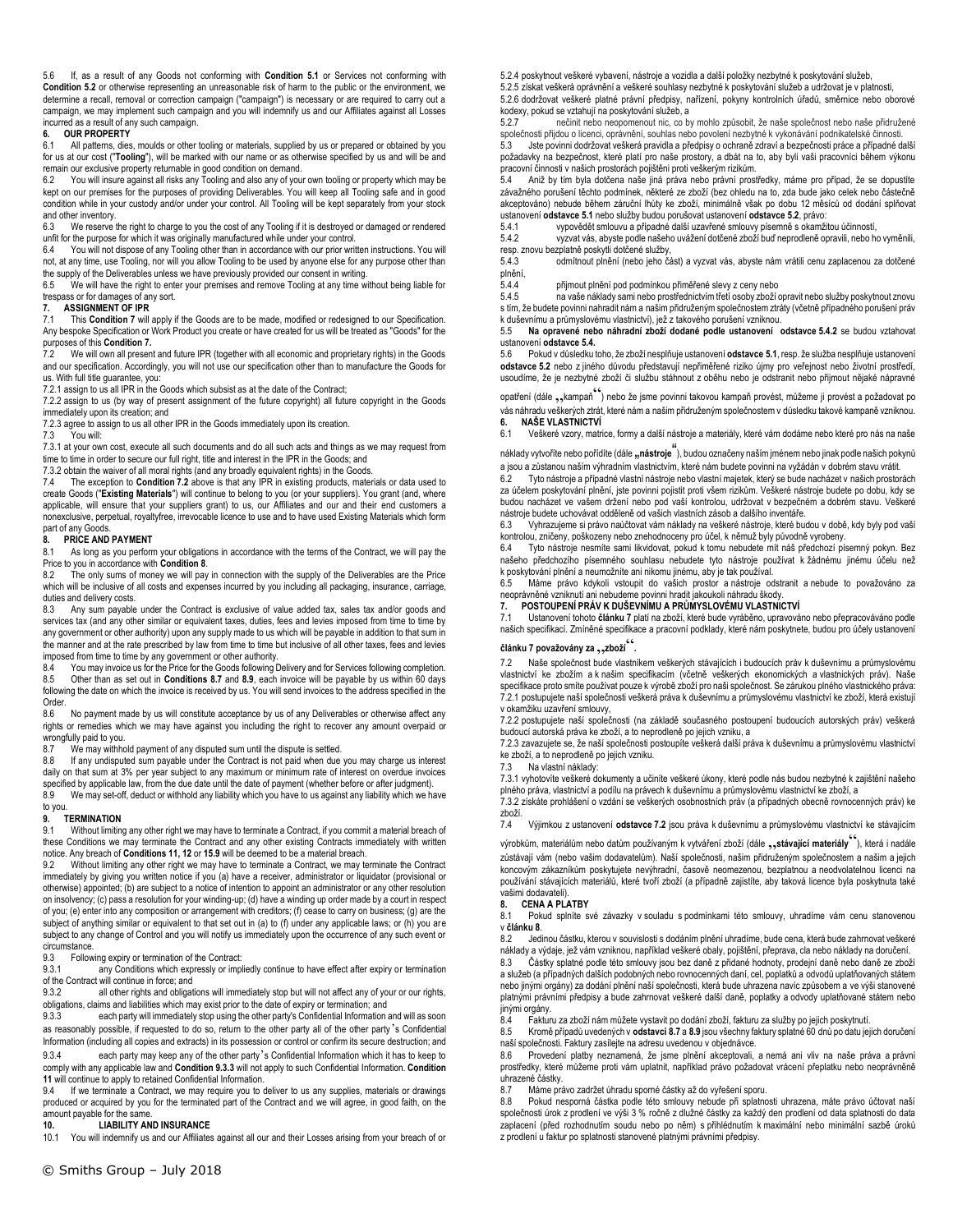negligent performance of or your failure to perform or delay in performing any part of these Conditions. We may, at our discretion, control the defence of any claim in respect of which you are required to indemnify us under a Contract.

10.2 Subject to **Condition 10.3**, we will not have any Liability to you for any (i) loss of profit, goodwill or revenue; or (ii) any indirect, consequential or special loss.

10.3 Nothing in these Conditions or any Contract will operate to exclude or restrict one party s Liability (if

any) to the other (including for a person for whom it is vicariously liable):

10.3.1 for death or personal injury resulting from its negligence;

10.3.2 for its fraud or fraudulent misrepresentation; or

10.3.3 for any matter for which it is not permitted by law to exclude or limit its liability. 10.4 The exclusions from and limitations of liability contained in these Conditions will apply after as well as

before the date of expiry or termination of any Contract.

10.5 The exclusions from, and limitations of, liability set out in this **Condition 10** will be considered severally. The invalidity or unenforceability of any one sub-clause or clause will not affect the validity or enforceability of any other sub-clause or clause and will be considered severable from each other.

10.6 You will have satisfactory insurance cover with a reputable insurer to cover your obligations to us, including public liability insurance cover, cover for any potential liabilities arising from a Contract and any insurances required by law. You will provide evidence of your insurance coverage at our request.

### **11. CONFIDENTIALITY**

11.1 Except as set out in Condition 11.2, each party will:

11.1.1 only use the other party's Confidential Information for the purpose of performing its obligations and exercising its rights under the Contract;

11.1.2 keep the other party's Confidential Information secret, safe and secure; and

11.1.3 not disclose the other party's Confidential Information to any other person.

# 11.2 Each party may disclose the other party's Confidential Information:<br>11.2.1 to the extent required by law any court of competent jurisdiction

to the extent required by law, any court of competent jurisdiction or the rules of any government, public or regulatory body or any stock exchange; and

11.2.2 to its officers, directors, employees and professional advisers and, in our case, our Affiliates, agents and sub-contractors, who need the Confidential Information in order for that party to perform its obligations and exercise its rights under the Contract. A party disclosing the other party's Confidential

Information under **Condition 11.2.2** will make sure that each person to whom it discloses that Confidential Information is bound by obligations of confidentiality no less onerous than those set out in this **Condition 11**. Each party acknowledges and agrees that damages alone would not be an adequate remedy for breach

of **Condition 11** by that party. Accordingly, the other party will be entitled, without having to prove special damages, to injunctive relief, equitable relief and/or specific performance for any breach or threatened breach of **Condition 11** by the first party.

### **12. ETHICAL CONDUCT**

12.1 You will conduct your business ethically and lawfully and in accordance with our Supplier Code of Business Ethics (http://www.smiths.com/responsibility-supplier-code-of-business-ethics.aspx) or an equivalent code of ethics.

12.2 You represent and warrant that you and your subcontractors and suppliers do not use or permit unacceptable labour practices, such as child or forced labour, or unsafe working conditions and comply with all

applicable labour and employment laws, regulations, standards and conventions, including the UN s Guiding

Principles on Business & Human Rights and the International Labor Organization<sup>7</sup>s Conventions and any similar or equivalent laws applying in the jurisdiction in which we are registered.

12.3 You hereby acknowledge that you are aware of, and agree to comply with all applicable anti-bribery and anti-corruption laws, including but not limited to the Foreign Corrupt Practices Act (FCPA) (and related regulation and guidance) and any similar or equivalent laws applying in the jurisdiction in which we are registered.

12.4 You represent and warrant that you only supply minerals to us and our Affiliates from sources that do not (i) contribute to conflict; and/or (ii) benefit or finance armed groups in the Democratic Republic of Congo or any adjoining country. You have adopted, and require your suppliers of minerals to adopt, conflict mineral policies and management systems.

12.5 You will permit us, and any person nominated by us, to have such access to your premises, personnel, systems, books and records as we may require to verify your compliance with this **Condition 12**. We also reserve the right to inquire and investigate your conduct to satisfy ourself of your compliance with this **Condition 12** and to discontinue a business relationship with you if you or any of your officers, directors or employees is found to have breached any part of this **Condition 12.** 

### **13. NOTICE**

13.1 Notices and other communications provided for the purposes of a Contract will be in writing, and

delivered by courier or by hand to the relevant party's address as specified on the Order (or such other address which is notified to the other party in writing from time to time), in the case of a notice to us, marked for the attention of such person as we specify.

#### **14. EXPORT / IMPORT / ECONOMIC SANCTIONS CONTROLS**

14.1 You agree to comply with all applicable export controls and import and economic sanctions laws and regulations, including those of your country of incorporation, from where the Goods will be supplied, where the Goods will be received and any other relevant jurisdiction. You will also obtain, as required, and comply with all applicable government authorizations and their provisos in supplying the Goods. Without limiting the foregoing, you will not transfer any export controlled item, data or services provided by us in relation to the Contract, to include transfer to any persons, including those persons employed by or associated with, or under contract to you or you lower-tier suppliers, without the authority of an applicable licence, exemption or exception.

14.2 You will provide to us all information necessary to support any regulatory or government authorization requirements we have regarding the Goods.

14.3 You will indemnify us and our Affiliates for all Losses arising out of any breach by you of this Clause 14. **15. GENERAL**

15.1 The Contract constitutes the entire agreement between the parties and supersedes any prior agreement or arrangement in respect of its subject matter and, subject to **Condition 10.3**, neither party has entered into the Contract in reliance upon, and it will have no remedy in respect of, any misrepresentation, representation or statement (whether made by the other party or any other person and whether made by the first party or any other person) which is not expressly set out in the Contract.<br>15.2 A party's delay in exercising, partial exercising or fail

15.2 A party's delay in exercising, partial exercising or failure to exercise a right or remedy under the Contract will not constitute a waiver of, or prevent or restrict future exercise of, that or any other right or remedy. A waiver of any right, remedy, breach or default will only be valid if it is in writing and signed by the party giving it.

15.3 If any term of the Contract is found by any court or body or authority of competent jurisdiction to be illegal, unlawful, void or unenforceable, such term will be deemed to be severed from the Contract and this will not affect the remainder of the Contract which will continue in full force and effect.

15.4 Except to the extent otherwise specified in these Conditions, variations to the Contract must be agreed

8.9 Máme právo započítat, odečíst nebo pozdržet vaši pohledávku vůči naší společnosti proti případným pohledávkám naší společnosti vůči vám.

### **9. VYPOVĚZENÍ SMLOUVY**

Aniž by tím byla dotčena případná další práva, která máme v souvislosti s vypovězením smlouvy, máme v případě vašeho závažného porušení těchto podmínek právo vypovědět tuto smlouvu a případné další uzavřené smlouvy písemně s okamžitou účinností. Za závažné bude považováno každé porušení **článku 11, 12** nebo **odstavce 15.9**.

9.2 Aniž by tím byla dotčena případná další práva, která máme v souvislosti s vypovězením smlouvy, máme právo tuto smlouvu písemně vypovědět s okamžitou účinností v těchto případech: (i) jmenování (i dočasné) nuceného správce, správce konkurzní podstaty nebo likvidátora vaší společnosti, (b) podání žádosti o jmenování správce nebo jiné řešení platební neschopnosti vaší společnosti, (c) schválení usnesení o likvidaci vaší společnosti, (d) nařízení likvidace vaší společnosti soudem, (e) uzavření dohody o narovnání nebo jiném vypořádání mezi vaší společností a jejími věřiteli, (f) ukončení podnikatelské činnosti, (g) podobná nebo<br>rovnocenná událost jako události uvedené v bodě (a) až (f) podle platných právních předpisů nebo (h) změna ovládání vaší společnosti, přičemž jste povinni neprodleně nás informovat, pokud k některé z výše uvedených událostí dojde.

9.3 Po vypršení platnosti nebo vypovězení smlouvy:

9.3.1 veškeré podmínky, které výslovně nebo implicitně zůstávají v platnosti i po vypršení platnosti nebo vypovězení smlouvy, zůstávají nadále platné,<br>9.3.2 veškerá další práva a novinno

veškerá další práva a povinnosti okamžitě zanikají, avšak nebude to mít vliv na vaše nebo naše práva, povinnosti, nároky nebo odpovědnost případně existující ještě před datem vypršení platnosti nebo vypovězení smlouvy,<br>933

smluvní strany okamžitě přestanou používat důvěrné informace druhé smluvní strany a na žádost v co nejkratší možné lhůtě vrátí druhé smluvní straně veškeré její důvěrné informace (včetně kopií a výpisů z nich), které se budou nacházet v jejím držení nebo pod její kontrolou, nebo potvrdí, že je bezpečně zničily, a<br>9.3.4 smluvní strany budou oprávněny ponechat si důvěrné informace druhé smluvní strany

smluvní strany budou oprávněny ponechat si důvěrné informace druhé smluvní strany, jestliže je to nezbytné k dodržení platných právních předpisů, a na takové důvěrné informace se nebudou vztahovat ustanovení **odstavce 9.3.3**. Na důvěrné informace, které si smluvní strana ponechá, se ale i nadále budou vztahovat ustanovení **článku 11** .

9.4 V případě vypovězení smlouvy vás můžeme vyzvat, abyste nám dodali veškeré dodávky, materiály nebo výkresy vytvořené k dokončené části smlouvy, a v dobré víře se dohodneme na částce, jakou vám za ně zaplatíme. **10. ODPOVĚDNOST A POJIŠTĚNÍ**

10.1 Zavazujete se, že nám a našim přidruženým společnostem uhradíte veškeré ztráty vzniklé vaším porušením těchto podmínek, jejich nedbalým plněním, jejich nesplněním nebo prodlením v jejich plnění. Podle vlastního uvážení můžeme převzít obhajobu proti nárokům, za které jste podle smlouvy povinni nás odškodnit. 10.2 Podle ustanovení **odstavce 10.3** nebudeme povinni nahradit vám ušlý zisk, ztrátu dobré pověsti, ztrátu

tržeb ani žádné nepřímé, následné nebo zvláštní škody. 10.3 Ustanovení těchto podmínek ani žádné smlouvy nevylučují nebo neomezují případnou vzájemnou

odpovědnost smluvních stran (a osob, za něž smluvní strany nesou odpovědnost nepřímo):

za úmrtí nebo úraz způsobený nedbalostí,

10.3.2 za podvod nebo záměrné uvedení v omyl nebo

10.3.3 za záležitosti, u nichž podle platných právních předpisů nelze odpovědnost vyloučit nebo omezit. 10.4 Vyloučení a omezení odpovědnosti podle těchto podmínek platí po datu i před datem vypršení platnosti nebo vypovězení smlouvy.

10.5 Každé vyloučení a omezení odpovědnosti podle tohoto **článku 10** bude posuzováno jednotlivě. Neplatnost nebo nevymahatelnost některého z odstavců nebo článků těchto podmínek nebude mít vliv na platnost nebo vymahatelnost zbývajících odstavců a článků a takové ustanovení bude považováno za oddělitelné od ostatních. 10.6 Zavazujete se, že uzavřete přiměřené pojištění u renomovaného pojistitele, které bude krýt vaše závazky vůči naší společnosti, včetně pojištění obecné odpovědnosti, pojištění případných nároků ze smlouvy a dalšího pojištění vyžadovaného ze zákona. Na naši žádost nám poskytnete doklad o uzavření takového pojištění. **11. DŮVĚRNOST INFORMACÍ**

11.1 S výjimkou případů stanovených v odstavci 11.2 smluvní strany:

11.1.1 budou důvěrné informace druhé smluvní strany používat pouze k plnění svých závazků a uplatňování svých práv ze smlouvy,<br>11.1.2 budou s důvěmými info

11.1.2 budou s důvěrnými informacemi druhé smluvní strany nakládat jako s tajnými informacemi a zajistí jejich bezpečnost,<br>11 1 3 ne

11.1.3 nebudou důvěrné informace druhé smluvní strany nikomu sdělovat.

11.2 Smluvní strany mohou důvěrné informace druhé smluvní strany sdělovat

11.2.1 v rozsahu vyžadovaném právními předpisy, příslušným soudem nebo pravidly státních, veřejných nebo kontrolních orgánů a burz a<br>11.2.2 svým výkonným

svým výkonným řídícím pracovníkům, členům statutárního orgánu a odborným poradcům a v našem případě také našim přidruženým společnostem, zástupcům a subdodavatelům, jestliže tyto osoby potřebují důvěrné informace znát, aby smluvní strana mohla plnit své závazky a uplatňovat svá práva ze smlouvy. Smluvní strana sdělující důvěrné informace druhé smluvní strany podle ustanovení **odstavce 11.2.2** zajistí, aby osoba, které takové důvěrné informace sdělí, byla vázána minimálně stejně přísnými závazky zachování mlčenlivosti, jako jsou ty, které jsou stanoveny v **článku 11**.

11.3 Smluvní strany berou na vědomí a souhlasí s tím, že samotná náhrada škody není dostatečnou náhradou za případné porušení **článku 11** smluvní stranou. Poškozená smluvní strana proto bude mít právo v případě porušení nebo hrozby porušení **článku 11** druhou smluvní stranou požádat o soudní zákaz nebo poskytnutí soudní pomoci nebo trvat na zvláštním plnění, aniž by přitom musela prokázat nárok na zvláštní náhradu škody.<br>12 FTICKÉ JEDNÁNÍ

### **12. ETICKÉ JEDNÁNÍ**

12.1 Zavazujete se, že budete podnikat etickým a zákonným způsobem v souladu s Kodexem podnikatelské etiky pro naše dodavatele (http://www.smiths.com/responsibility-supplier-code-of-business-ethics.aspx) nebo obdobným etickým kodexem.

12.2 Prohlašujete a zaručujete se, že vy ani vaši subdodavatelé a dodavatelé nevyužíváte nepřijatelné pracovní praktiky, např. dětskou nebo nucenou práci nebo práci v nebezpečných pracovních podmínkách, a takové praktiky neumožňujete, a zavazujete se, že budete dodržovat veškeré pracovněprávní předpisy, nařízení, normy a úmluvy včetně Obecných zásad OSN v oblasti podnikání a lidských práv a úmluv Mezinárodní organizace práce a případných dalších podobných nebo rovnocenných předpisů platných v zemi, kde je vaše společnost registrována.

12.3 Potvrzujete, že jste seznámeni s platnými předpisy proti uplácení a korupci, např. s americkým zákonem o zákazu korupčních praktik v zahraničí (FCPA) včetně souvisejících předpisů a pokynů, a s případnými dalšími podobnými nebo rovnocennými předpisy platnými v zemi, kde je vaše společnost registrována, a zavazujete se, že je budete dodržovat.

12.4 Prohlašujete a zaručujete se, že nám a našim přidruženým společnostem budete dodávat minerály pouze ze zdrojů, které nepřispívají ke konfliktům a/nebo neslouží ku prospěchu nebo k financování ozbrojených skupin v Demokratické republice Kongo nebo sousedních zemích. Vaše společnost přijala zásady a systémy řízení pro tzv. konfliktní minerály a totéž požaduje také od svých dodavatelů minerálů.

12.5 Zavazujete se, že nám a dalším osobám, které určíme, umožníte přístup do vašich prostor, k vašim zaměstnancům a do vašich systémů, knih a záznamů, abychom mohli ověřovat, zda dodržujete ustanovení tohoto **článku 12**. Vyhrazujeme si také právo klást dotazy a posuzovat vaše jednání, abychom se přesvědčili, zda ustanovení **článku 12** skutečně dodržujete, a ukončit s vámi obchodní spolupráci, jestliže se zjistí, že vaše